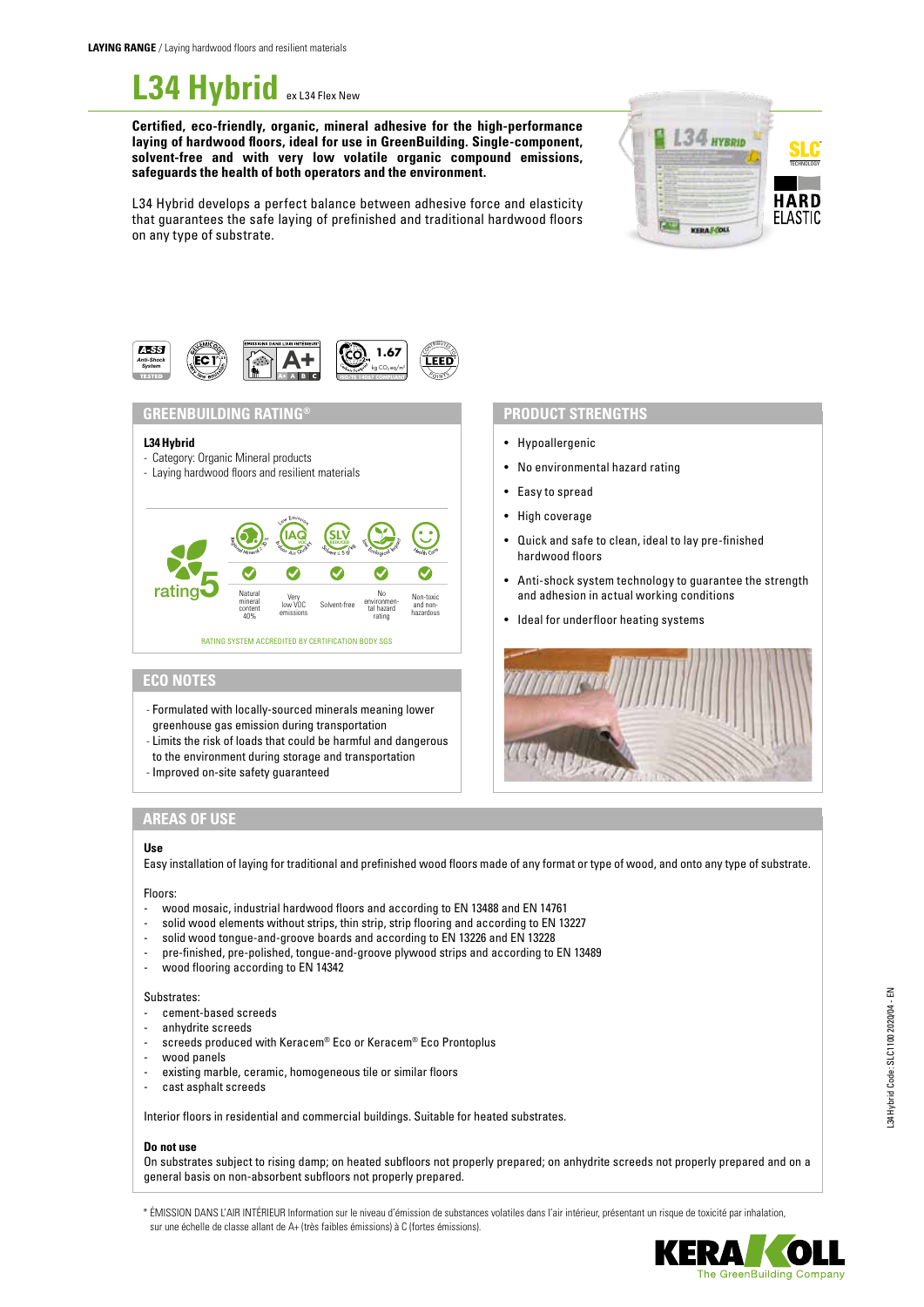# **INSTRUCTIONS FOR USE**

#### **Preparation of substrates**

Substrates must be compact, solid, level and not too rough. They must also be dimensionally stable, non-deformable, dry, clean and free of any rising moisture, cracks, dust and detaching substances. Cement-based screed or substrates consisting of marble, granite, ceramic or similar must have residual moisture at a maximum of 2% or 1.7%, in case of under floor heating. Anhydrite screeds must have residual moisture of a maximum of 0.5% or 0.2% in case of under floor heating. Cement-based screeds with high residual moisture (max 5%) or with dusty surface, flaky or weak parts must be treated with EP21.

Substrates consisting of existing marble, granite, ceramic or similar floors must be thoroughly cleaned and treated with Keragrip Eco Pulep; in case of high residual moisture (MC max 5% CM – RH max 90%) they must be treated with 3CW. Anhydrite screeds must be sanded clean using mechanical dust extraction equipment and treated with EP21. Absorbent substrates with under floor heating must be treated with EP21.

On a general basis anhydrite and heated subfloors can't be waterproofed and/or corrected with self levelling cement or gypsum-based products.

Uneven or excessively rough substrates must be adjusted and/or levelled with suitable products such as Keralevel® Eco Ultra, Keratech® Eco R30, Keratech® Eco Flex, Keratech® Eco HP4 or with synthetic mortars produced with EP21 mixed with Quarzo 5.12. Read carefully the relevant technical data sheets before using the above listed products.

#### **Preparation**

L34 Hybrid is ready-to-use. Open the packaging, remove the bag of desiccant and the protective cover from the surface of the adhesive. At the end of use, in case the product is not finished, it is necessary to apply carefully the clean protection film again, in order to avoid contact with air and the subsequent hardening. Insert the bag of desiccant once again before sealing the packaging with the lid.

# **Application**

Apply L34 Hybrid evenly over the substrate using a suitable toothed spreader (no. 2 or 4), lay the hardwood floor strips on the fresh adhesive, pressing down hard enough to ensure full and even contact with the adhesive, making sure nothing rises up between the strips. Leave ≈ 7 – 10 mm for expansion between the wood floor and the walls (or other vertical elements). In case of laying of hardwood floors without tongue-and-groove apply an even and not thick too layer of adhesive.

#### **Cleaning**

Remove residual traces of L34 Hybrid from the surface while still fresh using alcool. The product can be removed from tools with Diluente 01 or alcohol. Once hardened, the adhesive can easily be removed from varnished surfaces by water and SuperSoap.

#### **SPECIAL NOTES**

Allow the floor to reach room temperature in the place where it is to be laid.

The boards to be laid must have a moisture content of  $5 - 9%$  for engineered floors, and of  $7 - 11%$  for solid wood floors.

Before laying, measure the moisture content of the substrate using a calcium carbide hygrometer.

Before laying, measure the ambient temperature and that of the substrate, which must be higher than the minimum use temperature indicated in the technical data.

In addition to the above recommendations, follow the hardwood floors manufacturer's specific instructions.

# **ABSTRACT**

*Certified, high-performance laying of solid wood and plywood floors must be carried out using single-component, eco-friendly, organic, mineral adhesive with Anti Shock System Technology, GreenBuilding Rating® 5, such as L34 Hybrid by Kerakoll Spa. The substrate must be permanently dry, compact, free from any loose debris, clean and cured, and the shrinkage stage already completed. For laying, a \_\_\_\_ toothed spreader must be used for an average coverage of ≈ \_\_\_ kg/m2 .*